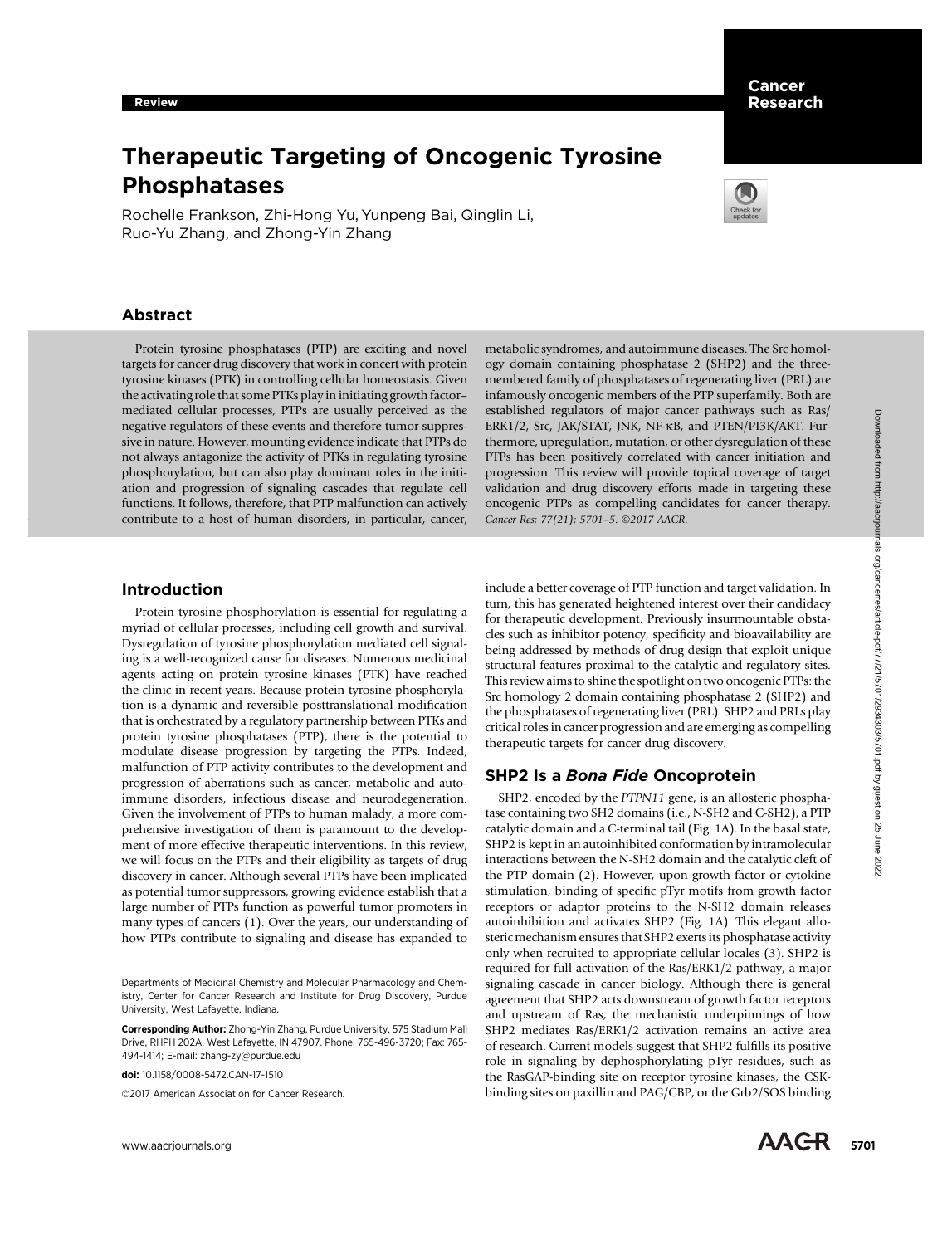

### Figure 1.

Signaling mechanisms and therapeutic targeting of SHP2 and PRLs. A, The schematic structure of SHP2, strategies of targeting SHP2 for cancer therapy, and the latest small-molecule SHP2 inhibitors. B, SHP2 promotes multiple oncogenic signaling pathways. C, PRL-mediated signaling in cancer. D, Strategies of targeting PRLs for cancer therapy and representative PRL inhibitors. EMT, epithelial–mesenchymal transition.

site on Sprouty1 (Fig. 1B), which negatively regulate Ras/ERK1/2 pathway activation (4). Most recent data indicate that dephosphorylation of Ras/pTyr32 by SHP2 can also lead to Ras activation (5). In addition to the Ras/ERK1/2 pathway, SHP2 has also been shown to promote PI3K/AKT, JAK/STAT, JNK, and NF-kB signaling (Fig. 1B), which are strongly associated with various human cancers (3, 4, 6).

Genetic and clinical studies have linked SHP2 with many human diseases including cancers. Germline gain-of-function PTPN11 mutations cause approximately 40% to 50% of Noonan syndrome, an autosomal dominant developmental disorder with increased risk of malignancy. Somatic gain-of-function PTPN11 mutations are broadly associated with leukemia (including juvenile myelomonocytic leukemia) and various solid tumors including lung adenocarcinoma, colon cancer, neuroblastoma, melanoma and hepatocellular carcinoma (4, 6, 7). Recent evidence

also show that the leukemia associated PTPN11 E76K mutation in the bone marrow microenvironment promotes the development and progression of myeloproliferative neoplasm (8). Although PTPN11 mutations are less frequently observed in solid tumors than in leukemia, SHP2 overexpression is common in many types of carcinoma. For example, SHP2 is overexpressed in approximately 80% of HER2<sup>+</sup> ER $\alpha$ /PR<sup>+</sup> infiltrating ductal carcinoma, and elevated SHP2 level in breast cancer tissues is positively correlated with lymph node metastasis and higher tumor grade (9). Furthermore, SHP2 signature genes are overexpressed in approximately 55% of human primary breast tumors and correlated with invasive ductal carcinoma and poor prognosis (10). In addition, SHP2 is positively correlated with EGFR expression in breast cancers (11), consistent with the obligatory requirement of SHP2 in receptor tyrosine kinase signaling. SHP2 is also upregulated in human prostate cancer and positively correlates with advanced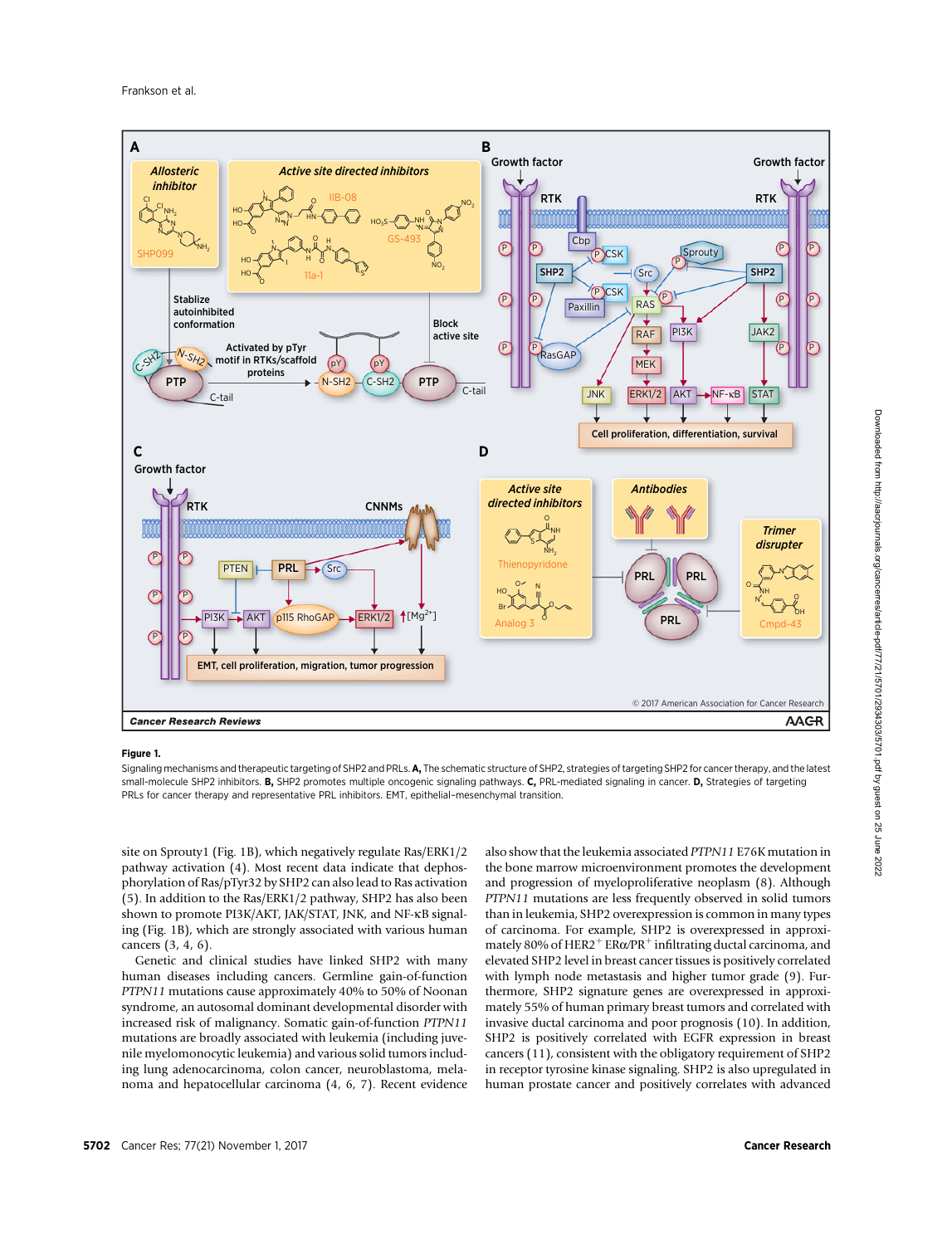disease stage, tumor metastasis and shortened patient survival (12). In fact, increased SHP2 expression is also found in gastric, oral, lung, head and neck, thyroid, liver, pancreatic cancers and melanoma (13). Taken together, there is substantial evidence to support SHP2 as a *bona fide* oncoprotein in the PTP family.

# Proof of Concept for Targeting SHP2

Given the obligatory requirement of SHP2 in multiple growth factor–mediated oncogenic pathways and the involvement of SHP2 in leukemia and solid tumors, inhibition of SHP2 is expected to have broad therapeutic applications in oncology. Moreover, since SHP2 is directly downstream of growth factor receptors, targeting oncogenic receptor tyrosine kinase pathways at the level of SHP2 may offer unique advantages in receptor tyrosine kinase drug resistance settings. Indeed, a recent study indicates that SHP2 is a central node in intrinsic and acquired resistance to tyrosine kinase–targeted cancer drugs (14). Herein, we will focus on the latest pharmacological studies furnishing proof-of-concept validation of targeting SHP2 for novel anticancer agents. Compound 11a-1 (Fig. 1A) is an indole salicylic acid inhibitor ( $IC_{50} = 200$  nmol/L) that binds the SHP2 active site and a nearby unique peripheral pocket (15). It displays >5-fold preference for SHP2 over 20 other PTPs. Notably, 11a-1 efficaciously attenuates cell viability and blocks EGF-induced ERK1/2 activation in H1975 lung cancer cells; abrogates ERK1/2 and AKT activation in SKBR3 breast cancer cells and suppresses cell growth in a 3D Matrigel environment; and inhibits oncogenic KITD814V-induced constitutive cell growth. More recent data show that 11a-1 can also effectively block SHP2-mediated ERK1/2 and AKT activation and attenuates melanoma cell viability, migration and colony formation, and significantly suppress both MeWo and B16F10 melanoma xenograft growth (13). Strong in vivo efficacy of IIB-08 (16), a precursor of 11a-1, was also demonstrated in mast cell leukemia (17) and an orthotopic intracranial GBM xenograft mouse model (5), indicating that this class of compounds can cross the blood–brain barrier. GS-493 (Fig. 1A) is an aryl sulfonic acid–based active site directed inhibitor with an IC $_{50}$  value of 71 nmol/L for SHP2, and a 29- and 45fold selectivity over SHP1 and PTP1B, respectively (18). GS-493 blocks HGF/SF induced scattering of human HPAF II pancreatic cancer cells, and attenuates growth of lung cancer cell line LXFA 526L in soft agar and in a nude mouse xenograft model (18). Most recently, an allosteric SHP2 inhibitor SHP099 (Fig. 1A) was developed by targeting the unique SHP2 molecular switch mechanism (19). The X-ray crystal structure of SHP2\*SHP099 complex revealed that SHP099 occupies a tunnel at the junction of the N-SH2/C-SH2/PTP domains, serving as molecular glue that holds SHP2 in the autoinhibited closed conformation. SHP099 inhibits SHP2 activation with an  $IC_{50}$  value of 70 nmol/L and exhibits no detectable activity against 21 PTPs and 66 kinases. SHP099 suppresses pERK1/2 in MDA-MB-468 and KYSE520 cells with high EGFR amplification, but not in A2058 cells bearing a K-Ras mutation. When administered by oral gavage at 100 mg/kg daily to nude mice harboring KYSE520 xenografts, SHP099 exhibited significant antitumor activity over a 24-day period. In an orthotopic human-primary-tumor–derived FLT3-ITD acute myeloid leukemia model, SHP099 treatment by 75 mg/kg daily oral administration led to a near-complete eradication of circulating  $CD45<sup>+</sup>$  leukemic cells and significantly reduced splenomegaly in the mice. Collectively, these promising pharmacological results obtained with SHP2 inhibitors of diverse structural scaffolds and distinct mode of action strongly support the validity of therapeutic targeting of SHP2 for various cancers.

# Roles of PRLs in Cancer

PRL1 was first discovered as an immediate early gene during liver regeneration after partial hepatectomy (20). PRL2 and PRL3 were identified based on their high sequence homology with PRL1. The PRLs have a PTP catalytic domain and a characteristic C-terminal prenylation CAAX motif that enables their plasma membrane association (20). Among the PRLs, PRL3 was first found to be involved in colorectal cancer metastasis, and was subsequently reported to be involved in the progression and metastasis of several other types of human cancer (20). For example, it was determined that PRL3 is strikingly overexpressed in human metastatic colorectal cancer samples but not in normal, benign or primary cancer tissue and is thought to contribute to the establishment of liver and lung metastases in particular (21, 22). Overexpression of PRLs is associated with increased cell proliferation and cell migration and also correlated with latestage metastasis and poor clinical outcomes, whereas knockdown of PRLs reduces cell proliferation and cell migration (20). Indeed, the PRLs have been proposed as novel prognostic markers and drivers for breast, lung, liver, skin, gastric, and ovarian cancers (23–25). Recent studies also demonstrated that PRL2 is important for the leukemogenic potential of oncogenic NOTCH1 in vivo (26). In cell culture studies, upregulation of the PRLs promotes activation of both ERK1/2 and PI3K/AKT pathway (Fig. 1C; ref. 20). In addition, PRL3 can activate the Src kinase and regulate Rho family GTPases to promote invasion, proliferation and motility (Fig. 1C; ref. 20).Furthermore, PRL3 has also been shown to stimulate epithelial–mesenchymal transition through downregulation of the tumor-suppressor PTEN (Fig. 1C; ref. 27). Interestingly, recent studies show that PRLs can also regulate intracellular magnesium homeostasis through direct binding interaction with the magnesium transporters of the cyclin M (CNNM) family of proteins (Fig. 1C; refs. 28–31). To uncover the in vivo function of PRLs, gene knockout was employed to study the effect of PRL deletion at the organismal level. Mice deficient in either PRL1 or PRL3 are grossly normal (32, 33). In contrast, mice lacking PRL2, the most ubiquitously and abundantly expressed PRL family member, display placenta insufficiency (34), impaired spermatogenesis (35), and defects in hematopoietic stem cell self-renewal (36). Mechanistically, these phenotypes are caused by decreased AKT activity as a result of increased PTEN level (33–36). Consequently, PRLs may serve as oncogenes by promoting AKT activation through downregulation of PTEN. PTEN is one of the most frequently inactivated tumor suppressors that antagonizes the PI3K/AKT pathway by dephosphorylating phosphatidylinositol (3,4,5)-triphosphate (37). Importantly, PTEN levels are frequently found downregulated in cancer patients in the absence of genetic loss or mutation, and PTEN deficiency can increase cancer risk in a dosedependent manner (37). Therefore, therapeutic targeting of the PRLs may constitute a novel strategy to combat cancer by restoring PTEN, especially in tumors induced by partial PTEN loss. Further study of the role of PRL in promoting PTEN downregulation has both merit in cancer biology and relevance to therapeutic advancement. Therefore, PRLs are compelling diagnostic markers and promising therapeutic targets in cancer. www.as value of the state and density (13) track and density optimals. The cancer area and abouth the state and the state and the state and the state and the state and the state and the state and the state and the state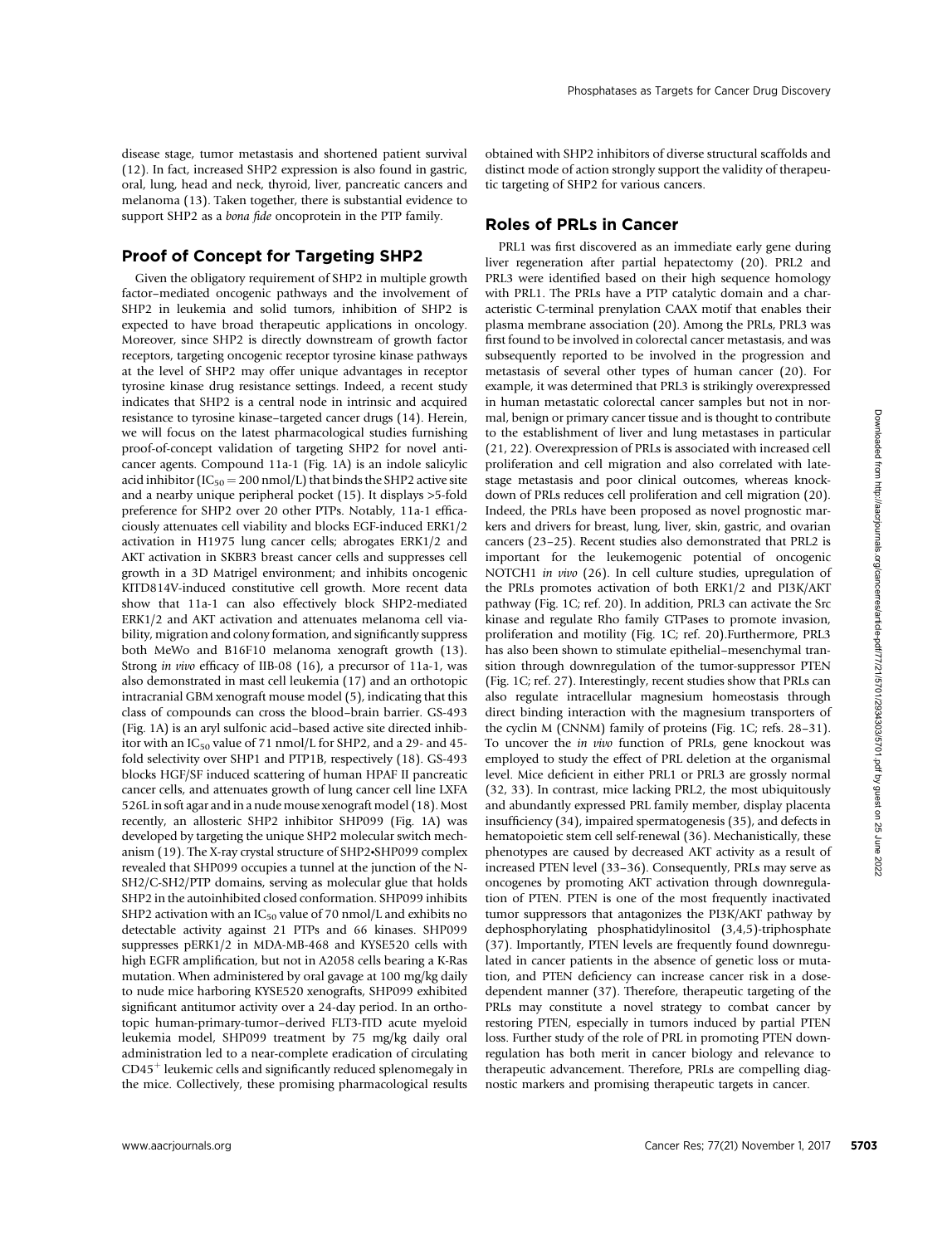# Proof of Concept for Targeting the PRL Phosphatases

PRLs have been suggested as potential therapeutic targets for cancer treatment, and pharmacological inhibition of PRLs has attracted attention in the PTP field. To date, several PRL inhibitors have been reported. Thienopyridone (Fig. 1D) potently and selectively inhibited all three PRLs in vitro with IC<sub>50</sub> values of 173, 277, and 128 nmol/L for PRL1, PRL2, and PRL3, respectively (38). Thienopyridone can induce cancer cell anoikis, which is a type of programmed cell death initiated by p130<sup>Cas</sup> cleavage. Thienopyridone also prevents the association of PRLs with CNNMs (39). Most recently, a more potent derivative of thienopyridone, Analog 13, has been developed, which showed  $IC_{50}$  values of 50, 52 and 18 nmol/L against PRL1, PRL2, and PRL3 respectively (40). Analog 3 is an easily accessible, low micromolar PRL inhibitor identified through virtual screening and structural activity relationship efforts and has proven useful for florescence microscopy and cellular based studies (Fig. 1D; ref. 41). Given the functional requirement of PRL trimerization, pharmacologic disruption of PRL trimer formation represents an innovative approach for the treatment of human cancers with elevated PRL expression (42). To overcome the specificity issue associated with the active site inhibitors, Cmpd-43 was identified as a specific binder of the PRL trimer interface, which is a unique feature of the PRL phosphatases (Fig. 1D; ref. 42). Cmpd-43 blocks PRL trimerization and inhibits the PRL-mediated cell proliferation and migration through attenuation of both ERK1/2 and AKT activity. Importantly, Cmpd-43 exhibits excellent anticancer activity both in vitro and in a xenograft mouse model of melanoma. These results provide pharmacological support that trimerization is important for PRL function and targeting PRL trimerization represents another example of exploiting the regulatory mechanisms of the PTPs for therapeutic development. Monoclonal antibodies are an attractive cancer therapy owing to better specificity and efficacy compared to standard small-molecule inhibitors. Most recently, a novel PRL3 antibody that showed strong antitumor activity in vitro and in vivo has been developed, although the mechanism by which this antibody targets intracellular PRL3 is not completely understood (Fig. 1D; ref. 43). Together, studies with small-molecule inhibitors and biologics further validate PRLs as viable targets for cancer drug discovery and provide a solid foundation upon which novel PRL-based–targeted anticancer agents can be developed.

## References

- 1. Julien SG, Dubé N, Hardy S, Tremblay ML. Inside the human cancer tyrosine phosphatome. Nat Rev Cancer 2011;11:35–49.
- 2. Hof P, Pluskey S, Dhe-Paganon S, Eck MJ, Shoelson SE. Crystal structure of the tyrosine phosphatase SHP-2. Cell 1998;92:441–50.
- 3. Chan G, Neel BG. Role of PTPN11 (SHP2) in cancer. In: Neel BGand-Tonks NK, editors. Protein tyrosine phosphatases in cancer. New York: Springer Science+Business Media; 2016. pp.115-43.
- 4. Huang WQ, Lin Q, Zhuang X, Cai LL, Ruan RS, Lu ZX, et al. Structure, function, and pathogenesis of SHP2 in developmental disorders and tumorigenesis. Curr Cancer Drug Targets 2014;14:567–88.
- 5. Bunda S, Burrell K, Heir P, Zeng L, Alamsahebpour A, Kano Y, et al. Inhibition of SHP2-mediated dephosphorylation of Ras suppresses oncogenesis. Nat Commun 2015;6:8859.

## **Outlook**

The evidence summarized herein expose oncogenic roles of SHP2 and PRLs in many cancers, raising the possibility that inhibition of these phosphatases may have broader therapeutic applications in oncology. Available pharmacological data with small-molecule inhibitors and biologics also highlight the promise of targeting SHP2 and PRLs for drug discovery in cancer. In addition to the development of SHP2-targeted monotherapy using more specific and potent inhibitors, the combination of SHP2 inhibitor with existing kinase-targeted drugs to improve the curative effect and/or combat drug resistance should be another focus of attention. The rapid emergence of drug resistance has largely limited the therapeutic benefit in targeted cancer therapy. Usually, mutation of the target itself or activation of alternate oncogenic signaling pathway confer drug resistance. Given that SHP2 acts downstream of most receptor tyrosine kinases to activate Ras, a key node of multiple oncogenic signaling pathways, inhibition of SHP2 is anticipated to be effective in suppressing the reactivated signals. Moreover, immunotherapy is an emerging strategy to fight cancers. SHP2 is also implicated in the suppression of the TCR signaling pathway after the PD-1 receptor is engaged. It will be important to further define the precise role of SHP2 in PD-1 signaling pathway and evaluate whether a SHP2 inhibitor can boost the immune responses against cancer. As for the PRLs, the foundation for more innovative approaches to target the PRLs has been laid. Exciting advances in gaining specificity have been made by exploiting humanized antibodies or a unique structural feature of this PTP family, trimer formation. Furthermore, given the role of PRL in downregulating the PTEN tumor suppressor, tumors initiated by a loss of PTEN may provide an ideal opportunity to target PRL to abrogate cancer progression. We anticipate that the future could invite the development of more potent and isoform specific compounds to individually target each PRL protein. Identification of PRL substrates will be essential for a better understanding of their roles in tumorigenesis and for evaluation of PRL target engagement in drug discovery.

#### Disclosure of Potential Conflicts of Interest

No potential conflicts of interest were disclosed.

#### Acknowledgments

We gratefully acknowledge the financial support of NIH grants RO1 CA69202 and RO1 CA207288.

Received May 23, 2017; revised July 12, 2017; accepted August 24, 2017; published OnlineFirst August 30, 2017.

- 6. Chan G, Kalaitzidis D, Neel BG. The tyrosine phosphatase Shp2 (PTPN11) in cancer. Cancer Metastasis Rev 2008;2:179–92.
- 7. Chan RJ, Feng GS. PTPN11 is the first identified proto-oncogene that encodes a tyrosine phosphatase. Blood 2007;3:862–7.
- 8. Dong L, Yu WM, Zheng H, Loh ML, Bunting ST, Pauly M, et al. Leukaemogenic effects of Ptpn11 activating mutations in the stem cell microenvironment. Nature 2016;539:304–8.
- 9. Zhou X, Coad J, Ducatman B, Agazie YM. SHP2 is up-regulated in breast cancer cells and in infiltrating ductal carcinoma of the breast, implying its involvement in breast oncogenesis. Histopath 2008;53:389–402.
- 10. Aceto N, Sausgruber N, Brinkhaus H, Gaidatzis D, Martiny-Baron G, Mazzarol G, et al. Tyrosine phosphatase SHP2 promotes breast cancer progression and maintains tumor-initiating cells via activation of key